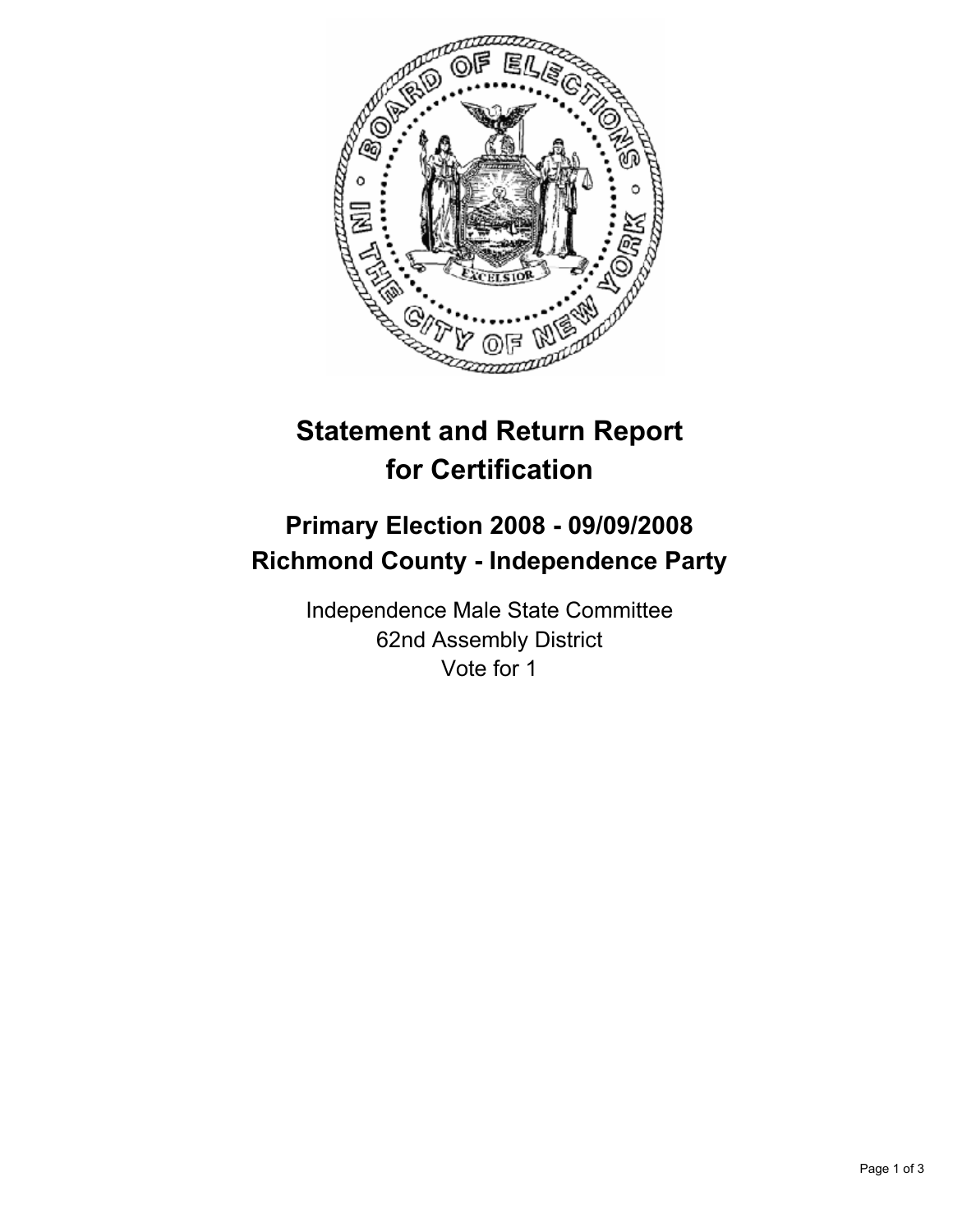

### **Assembly District 62**

| <b>FRANK MORANO</b>   | 53 |
|-----------------------|----|
| <b>JOHN BESIGNANO</b> | 31 |
| AFFIDAVIT             |    |
| ABSENTEE/MILITARY     |    |
| <b>EMERGENCY</b>      |    |